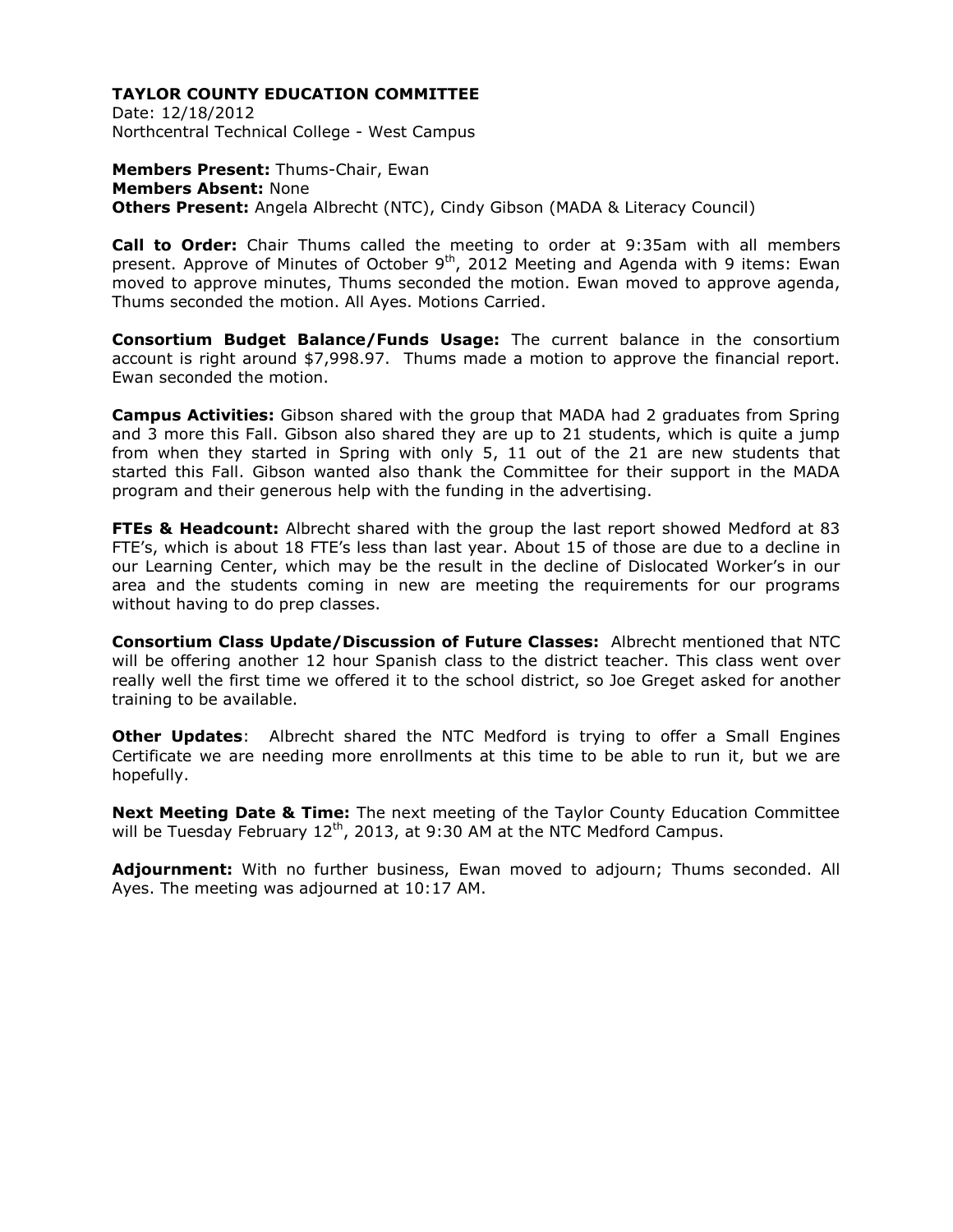Date: 10/09/2012 Northcentral Technical College – West Campus

**Members Present:** Thums-Chair, Brooks, Ewan **Members Absent:** None **Others Present:** Angela Albrecht (NTC), Shanna Hackel (NTC), Bobbi Damrow, Medford Campus Dean (NTC)

**Call to Order:** Chair Thums called the meeting to order at 9:30 am with all members present. Approve of Minutes of August  $14<sup>th</sup>$ , 2012 Meeting and Agenda with 9 items: Brooks moved to approve minutes, Ewan seconded the motion. Ewan moved to approve agenda, Brooks seconded the motion. All Ayes. Motions Carried.

**Consortium Budget Balance/Funds Usage:** The current balance in the consortium account is right around \$7,902.37. Thums made a motion to approve the financial report. Ewan seconded the motion. Motions carried. Hackel presented an Expenditures report created by Damrow, to show were the committee spent their money. Hackel will send out an invite for Cindy Gibson to see if she would want to meet again with the committee and discuss the advertising for Literacy Council and MADA.

**Campus Activities:** Hackel shared with the committee the activities our SGA is putting on at the campus. Apple cider and apples a couple of days, Packer Day with treats for students and also Spirit Day (NTC bookstore discount apparel) and the free flu shot for students and staff.

**FTEs & Headcount:** Hackel said Medford is up a bit on headcount but down about 8% for FTE's. Hackel also referred to the online classes not being counted for each campus and that Wausau is working on how to correct this.

**Consortium Class Update/Discussion of Future Classes:** Hackel expanded on Excel Basics and the changes being made for the Computer Basics for the Spring semester, Real Estate being held on campuses, Insurance Pre-Licensing, Small Engines.

**Other Updates:** Thums asked about the new building and where we are at with a decision. Hackel responded that there has not been a decision made and we are not aware of anything else being discussed. Thums referred to the Job Center being gone how is everything going. Albrecht mentioned it's been going good not as much traffic in the building but the transition has been fine. Hackel mentioned the startup of a new class,  $21^{st}$ Century Job Search, this is being created to help individuals be prepared for the job search.

**Next Meeting Date & Time:** The next meeting of the Taylor County Education Committee will be Tuesday December 11<sup>th</sup>, 2012 at 9:30 am at the NTC Medford Campus.

**Adjournment:** With no further business, Ewan moved to adjourn; Brooks seconded. All Ayes. The meeting was adjourned at 10:20 am.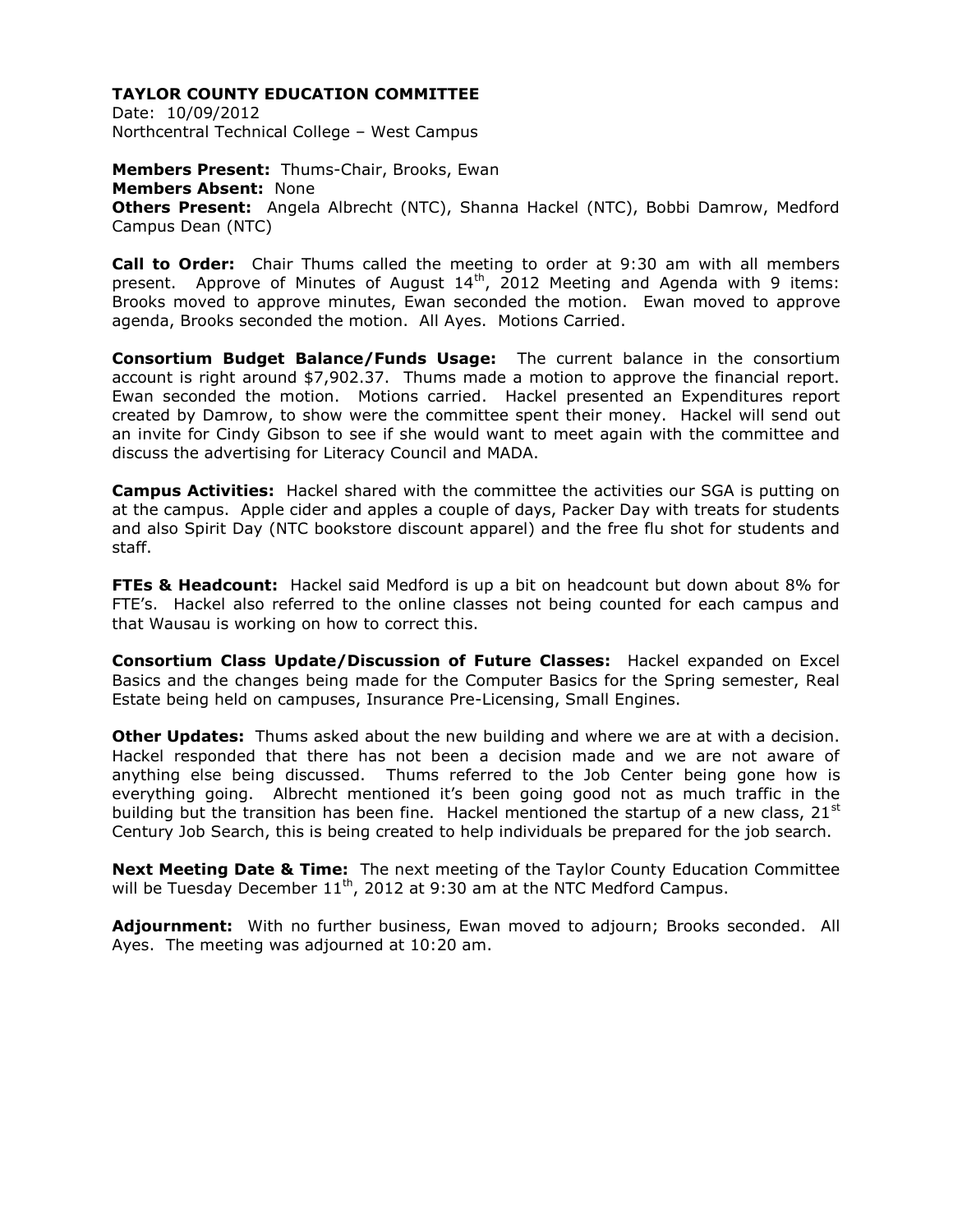Date: 8/14/2012 Northcentral Technical College – West Campus

**Members Present:** Thums-Chair, Brooks, Ewan **Members Absent:** None **Others Present:** Angela Albrecht (NTC), Shanna Hackel (NTC), Bobbi Damrow, Medford Campus Dean (NTC)

**Call to Order:** Chair Thums called the meeting to order at 9:30 am with all members present. Approve of Minutes of June 19<sup>th</sup>, 2012 Meeting and Agenda with 9 items: Ewan moved to approve minutes, Brooks seconded the motion. Brooks moved to approve agenda, Ewan seconded the motion. All Ayes. Motions Carried.

**Consortium Budget Balance/Funds Usage:** The current balance in the consortium account is right around \$8,446.00. Thums made a motion to approve the financial report. Ewan seconded the motion. Motions carried. Thums asked if there was any other outstanding funds we may have, Albrecht & Hackel had none. Thums referred to the amount they have spent, \$500 for both the MADA program & Literacy Council for advertising & \$738.00 for Computer Basics in the Fall semester 2011. Damrow would check with Joe Greget and Cindy Gibson to see if they would want to meet again with the committee.

**Campus Activities:** EMT, Medical First Responders classes currently running, also the development of our new SGA calendar and the implementation of new student orientations.

**FTEs & Headcount:** Damrow shared with the committee that the FTE's goal is 175 also referring to when Medford was at their highest a couple of years ago and how we are trying to get FTE's back up there.

**Consortium Class Update/Discussion of Future Classes:** It was mentioned to the committee about possibly funding a seat in the EMT, Medical First Responder or some other class in the future. Hackel expanded on Computer Basics, Excel, Facebook, etc. and the continuing ed. We will be offering this semester.

**Other Updates:** NTC will be extending their hours as of August  $1<sup>st</sup>$ , M-F 7:00 am – 10:00 pm and Saturdays 7:00 am -5:00 pm. Damrow mentioned that NTC is at square one with the new building and location. DOT grant money was not available.

**Next Meeting Date & Time:** The next meeting of the Taylor County Education Committee will be Tuesday October  $9<sup>th</sup>$ , 2012 at 9:30 am at the NTC Medford Campus.

**Adjournment:** With no further business, Ewan moved to adjourn; Brooks seconded. All Ayes. The meeting was adjourned at 10:20 am.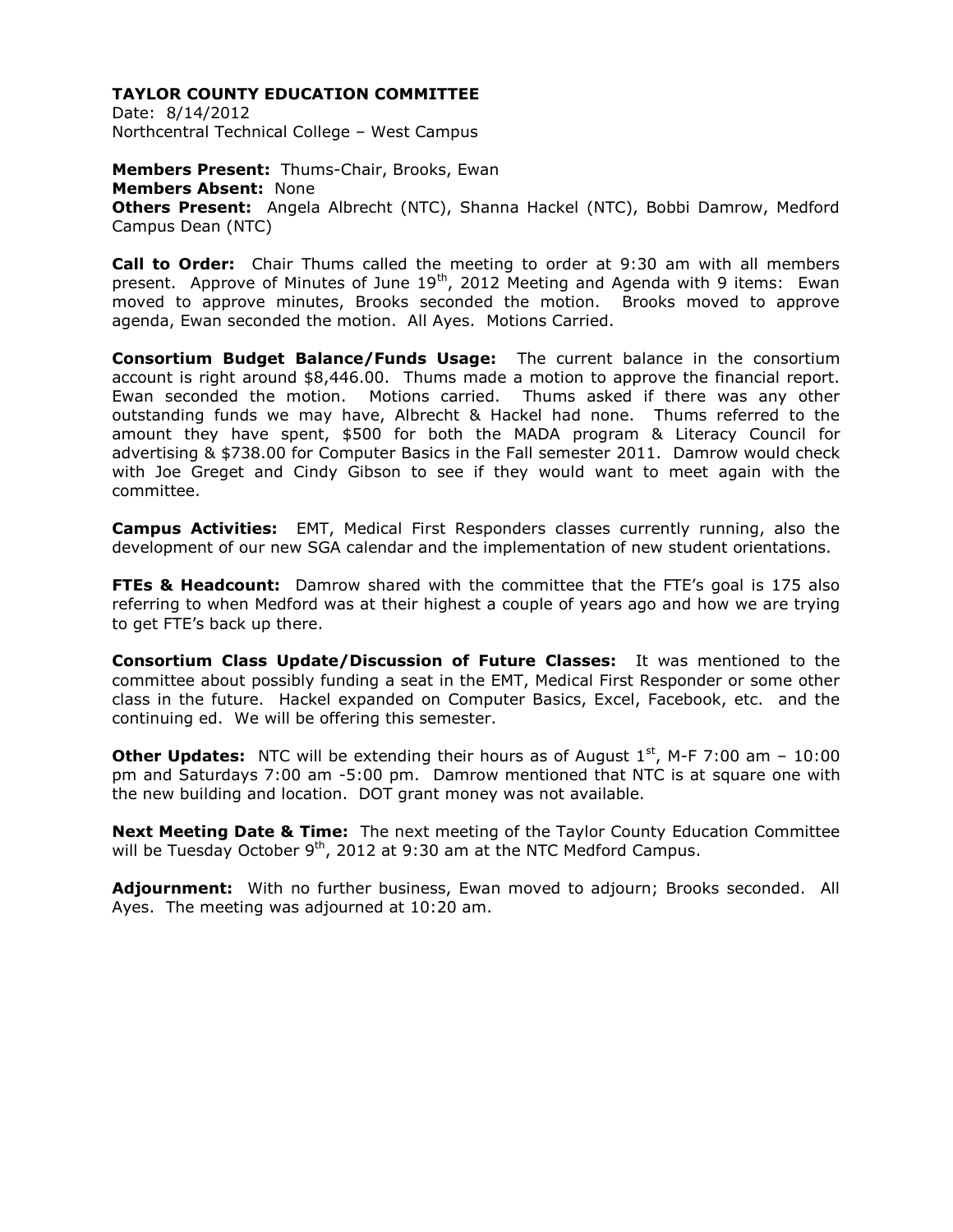Date: 6/19/2012 Northcentral Technical College - West Campus

**Members Present:** Thums-Chair, Brooks, Ewan **Members Absent:** None **Others Present:** Angela Albrecht (NTC), Shanna Hackel (NTC), Bobbi Damrow, Medford Campus Dean (NTC)

**Call to Order:** Chair Thums called the meeting to order at 9:30am with all members present. Approve of Minutes of April 10th, 2012 Meeting and Agenda with 9 items: Ewan moved to approve minutes, Brooks seconded the motion. Brooks moved to approve agenda, Ewan seconded the motion. All Ayes. Motions Carried.

**Consortium Budget Balance/Funds Usage:** The current balance in the consortium account is right around \$8,446.00. Thums made a motion to approve the financial report. Ewan seconded the motion. Motions carried. Thums asked if there was any other outstanding funds we may have, Albrecht & Hackel had none. Thums referred to an ad he saw were there was not any mention of the partners for the Literacy Council, Damrow said she would check with Joe Greget and Cindy Gibson to why and that they should list the partners in all ads.

**Campus Activities:** Damrow handed out 2 sheets listing the upcoming classes and programs Medford will have in the Fall, please refer to handout.

**FTEs & Headcount:** Damrow shared with the committee that the FTE's are down but also referred to when Medford was at their highest was also when we had an abundance of dislocated workers in our area. Thums said he knows some of the students who are now NTC graduates, where they were then and where they are now. Damrow referred to us hitting a plato and that this should change along with the future offerings. A discussion took place regarding our local Job Center shutting down and how they would help many NTC students with funding for classes. CEP will be using NTC classroom to conduct their business 2 days a week.

**Consortium Class Update/Discussion of Future Classes:** Spanish for the Fire Fighters is a class the committee would like to see run, Damrow said she would check into it again and Thums and Brooks would check with their local fire depts. to see if there was an interest for the area.

**Other Updates:** NTC will be extending their hours as of August 1<sup>st</sup>, M-F 7:00am-10:00pm and Saturdays 7:00am-5:00pm

**Next Meeting Date & Time:** The next meeting of the Taylor County Education Committee will be Tuesday August 14th, 2012 at 9:30 AM at the NTC Medford Campus.

**Adjournment:** With no further business, Ewan moved to adjourn; Thums seconded. All Ayes. The meeting was adjourned at 10:20 AM.